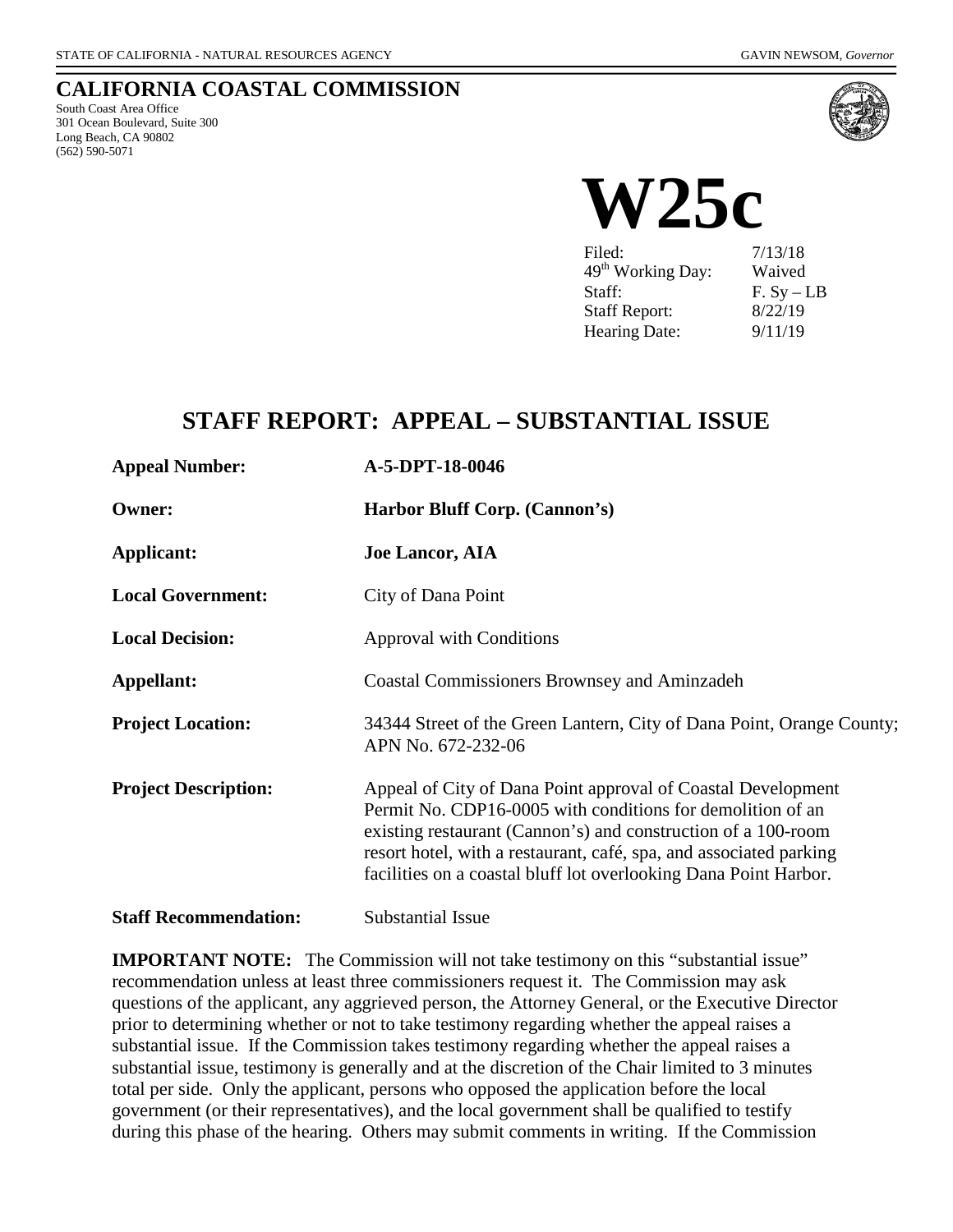finds that the appeal raises a substantial issue, the de novo hearing will occur at a future Commission meeting, during which time the Commission will take public testimony.

## **SUMMARY OF STAFF RECOMMENDATION**

The City-approved development is the demolition of an existing three-story restaurant (Cannon's) constructed in 1972 totaling approximately 10,400 square feet, with associated exterior improvements including a bluff-side dining deck and a 78-stall surface parking lot, and construction of a 44,164 square foot, 100-room resort hotel, with a 2,996 square foot restaurant, patio and café, a 892 square foot spa, and 54,731 square feet of associated parking facilities on a 40,189 square foot coastal bluff lot overlooking Dana Point Harbor. In addition, a public bluff top trail is proposed. The proposed project may adversely impact public access, and also due to its location on a coastal bluff, may not be adequately designed to minimize hazards. The appellant claims various inconsistencies with the City's certified Dana Point 1986 Dana Point Specific Plan (DPSP)/Local Coastal Program (LCP) and the public access policies of Chapter Three of the Coastal Act: 1) the project does not address or include low cost overnight accommodations; 2) it is unclear if the proposed development, including the public trail, is sufficiently setback from the bluff to be safe from the threat of bluff erosion for a minimum of 50 years; 3) the management and operating details of the proposed public access components, i.e. the bluff top trail, the six designated visitor parking stalls and the public viewpoint, have not been fully analyzed and, thus, may adversely impact public access.

Staff recommends that the Commission determine that a **substantial issue exists** with respect to the grounds on which appeal number A-5-DPT-18-0046 has been filed because the locally approved development raises issues of consistency with the City's certified 1986 Dana Point Specific Plan (DPSP)/Local Coastal Program (LCP) and the public access policies of Chapter Three of the Coastal Act.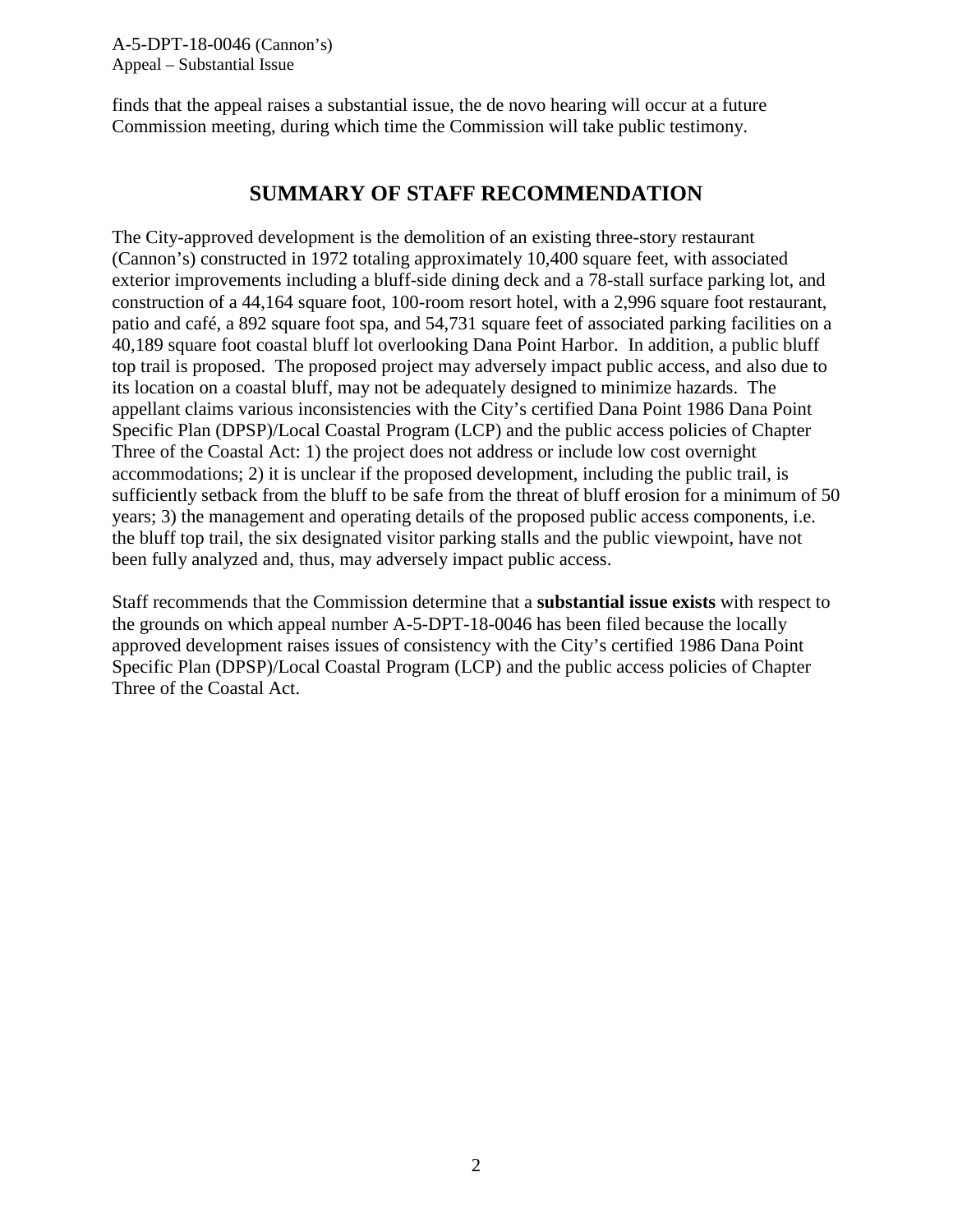# **TABLE OF CONTENTS**

## **EXHIBITS**

**[Exhibit No. 1 – Notification of Appeal of City of Dana Point Coastal Development Permit](https://documents.coastal.ca.gov/reports/2019/9/W25c/W25c-9-2019-report.pdf)  [No. CDP16-0005](https://documents.coastal.ca.gov/reports/2019/9/W25c/W25c-9-2019-report.pdf) [Exhibit No. 2 – City of Dana Point Planning Commission Resolution No. 18-06-11-17](https://documents.coastal.ca.gov/reports/2019/9/W25c/W25c-9-2019-report.pdf) [Exhibit No. 3 – Location Map](https://documents.coastal.ca.gov/reports/2019/9/W25c/W25c-9-2019-report.pdf) [Exhibit No. 4 – Project Plans](https://documents.coastal.ca.gov/reports/2019/9/W25c/W25c-9-2019-report.pdf) [Exhibit No. 5 – Sherman Stacey Letter dated June 25, 2019](https://documents.coastal.ca.gov/reports/2019/9/W25c/W25c-9-2019-report.pdf)**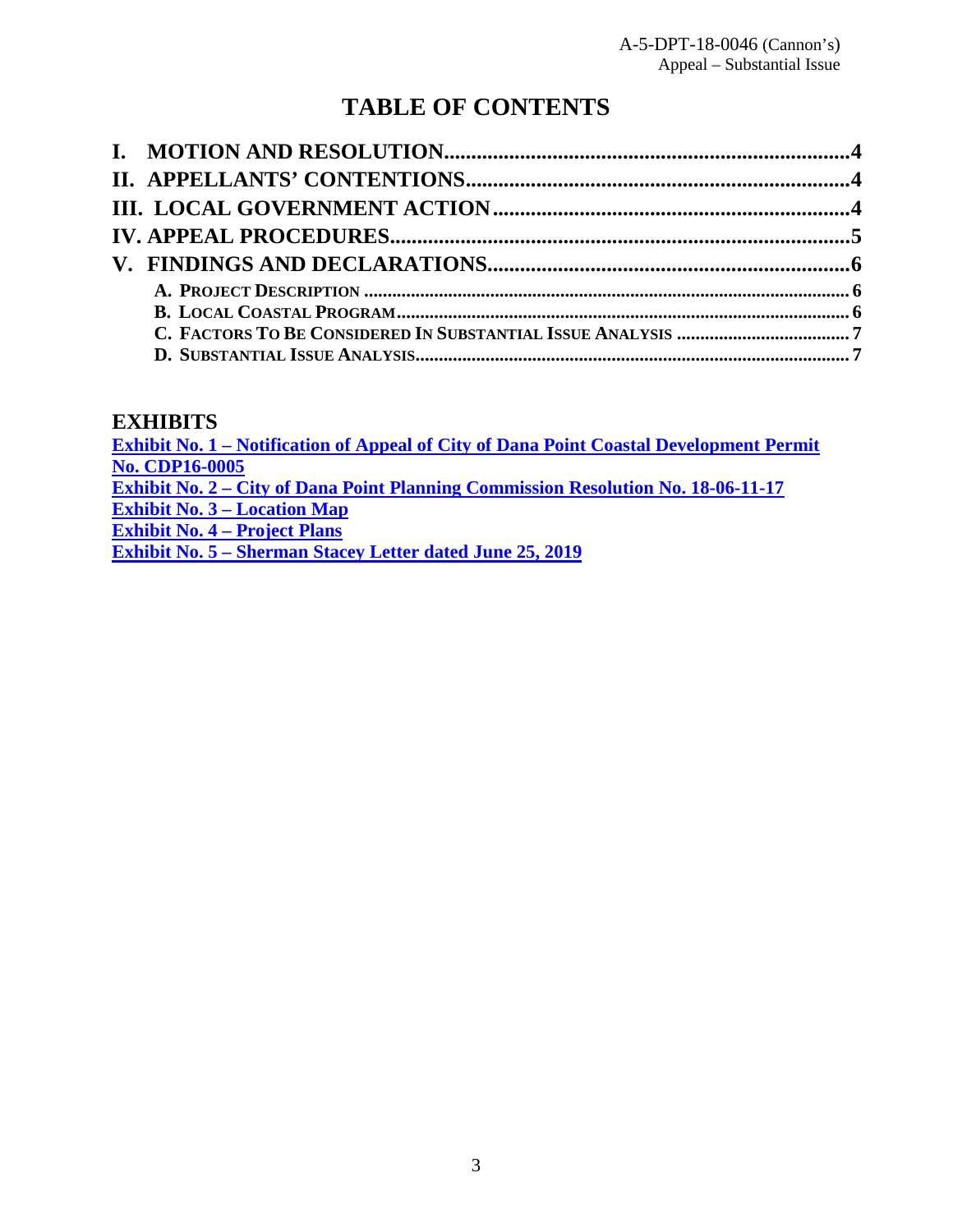## <span id="page-3-0"></span>**I. MOTION AND RESOLUTION**

## **Motion:**

*I move that the Commission determine that Appeal No. A-5-DPT-18-0046 raises No Substantial Issue with respect to the grounds on which the appeal has been filed under § 30603 of the Coastal Act.*

Staff recommends a **NO** vote. Failure of this motion will result in a de novo hearing on the application, and adoption of the following resolution and findings. Passage of this motion will result in a finding of No Substantial Issue and the local action will become final and effective. The motion passes only by an affirmative vote of the majority of the appointed Commissioners present.

## **Resolution:**

*The Commission hereby finds that Appeal No. A-5-DPT-18-0046 presents a SUBSTANTIAL ISSUE with respect to the grounds on which the appeal has been filed under § 30603 of the Coastal Act regarding consistency with the City of Dana Point certified Local Coastal Program and/or the public access policies of the Coastal Act.*

## <span id="page-3-1"></span>**II. APPELLANTS' CONTENTIONS**

On July 13, 2018, an appeal by Coastal Commissioners Brownsey and Aminzadeh was filed alleging the project's failure to comply with the City's certified 1986 Dana Point Specific Plan (DPSP)/Local Coastal Program (LCP) and the public access policies of Chapter Three of the Coastal Act (**[Exhibit No. 1](https://documents.coastal.ca.gov/reports/2019/9/W25c/W25c-9-2019-report.pdf)**). The Commissioners' appeal contends that: 1) the project does not address or include low cost overnight opportunities; 2) it is unclear if the proposed development, including the public trail, is sufficiently setback from the bluff to be safe from the threat of bluff erosion for a minimum of 50 years; and 3) the management and operating details of the proposed public access components, i.e. the bluff top trail, the six designated visitor parking stalls and the public viewpoint, have not been fully analyzed and thus may adversely impact public access.

## <span id="page-3-2"></span>**III. LOCAL GOVERNMENT ACTION**

On June 11, 2018, the City of Dana Point Planning Commission held a duly noticed public hearing for the proposed development. At the conclusion of the public hearing, the Planning Commission approved with conditions Local Coastal Development Permit CDP16- 0005/Conditional Use Permit CUP18-0008/Site Development Permit SDP18-0016/Tentative Tract Map TTM 18164 (Resolution No. 18-06-11-17) (**[Exhibit No. 2](https://documents.coastal.ca.gov/reports/2019/9/W25c/W25c-9-2019-report.pdf)**).

Following the action by the Planning Commission, a Notice of Final Action related to the Planning Commission's action on Local CDP 16-0005, as required by both the Coastal Act and the City's certified 1986 Dana Point Specific Plan (DPSP)/Local Coastal Program (LCP), was received in the Coastal Commission's South Coast Area Office in Long Beach on June 28, 2018. A Notification of Appeal Period was provided to the City by Coastal Commission staff, dated July 3, 2018 indicating the ten (10) working day appeal period would expire on July 13, 2018.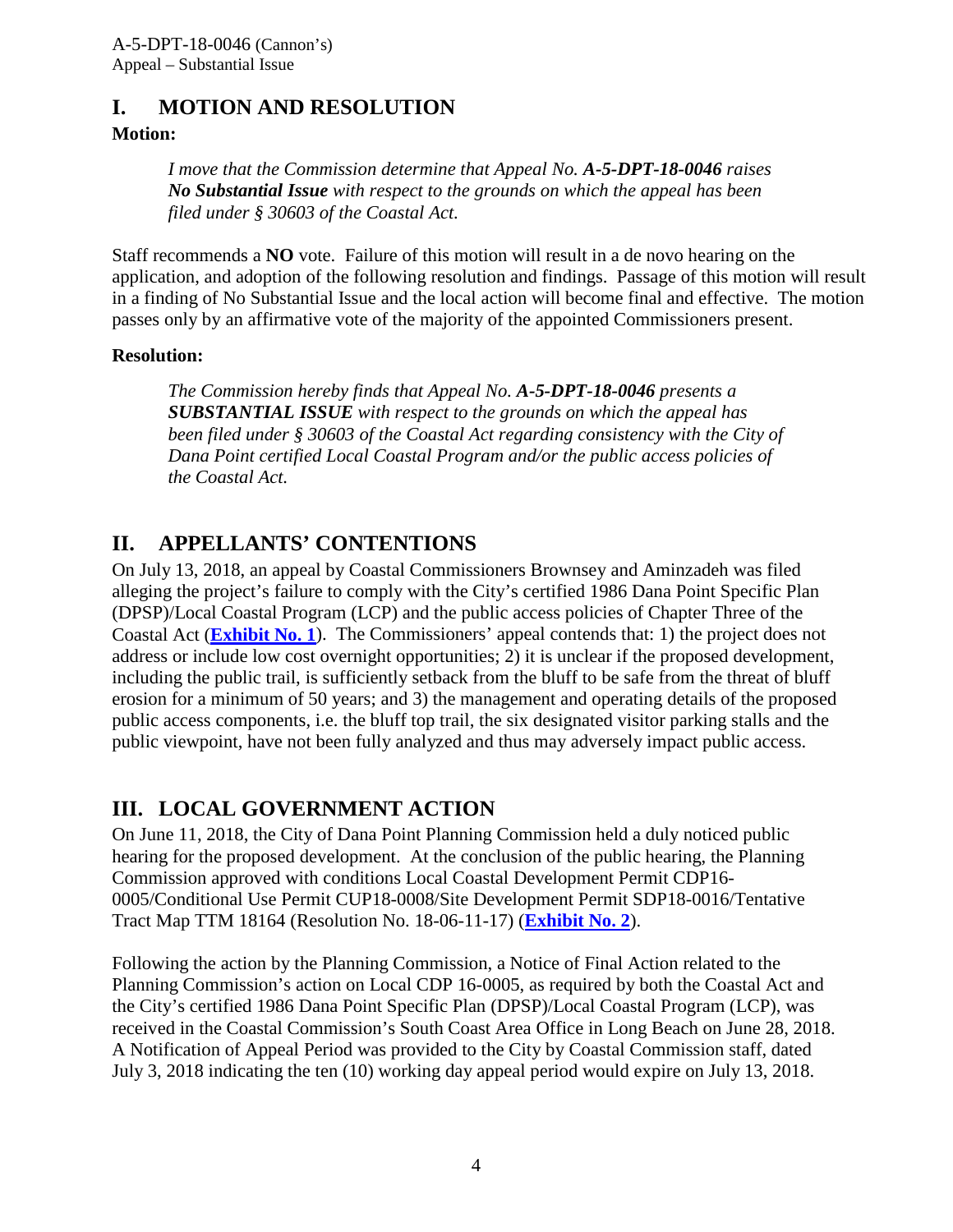On July 13, 2018, Coastal Commissioners Brownsey and Aminzadeh filed the appeal of Local Coastal Development Permit No. CDP16-0005 in the Coastal Commission's South Coast District Office in Long Beach. No other appeals were received prior to the end of the appeal period.

## <span id="page-4-0"></span>**IV. APPEAL PROCEDURES**

After certification of Local Coastal Programs, the Coastal Act provides for limited appeals to the Coastal Commission of certain local government actions on coastal development permits. Developments approved by cities or counties may be appealed if they are located within the mapped appealable areas, such as those located between the sea and the first public road paralleling the sea or within three hundred feet of the mean high tide line or inland extent of any beach or top of the seaward face of a coastal bluff [Coastal Act Section 30603(a)].

Section 30603 of the Coastal Act states in relevant part:

*(a) After certification of its Local Coastal Program, an action taken by a local government on a Coastal Development Permit application may be appealed to the Commission for only the following types of developments:* 

*(1) Developments approved by the local government between the sea and the first public road paralleling the sea or within 300 feet of the inland extent of any beach or of the mean high tide line of the sea where there is no beach, whichever is the greater distance.* 

*(2) Developments approved by the local government not included within paragraph (1) that are located on tidelands, submerged lands, public trust lands, within 100 feet of any wetland, estuary, stream, or within 300 feet of the top of the seaward face of any coastal bluff.* 

Section 30603(a)(2) of the Coastal Act establishes that the City's approval of the development may be appealed to the Commission because it is located within 300-feet of the top of the seaward face of a coastal bluff.

## **Hearing Procedure and Grounds for an Appeal**

The grounds for appeal of an approved local CDP in the appealable area are stated in section 30603(b)(1) of the Coastal Act, which states:

*(b)(1) The grounds for an appeal pursuant to subdivision (a) shall be limited to an allegation that the development does not conform to the standards set forth in the certified Local Coastal Program or the public access policies set forth in [the Coastal Act].* 

As stated above, the project is located in the appealable area. Section 30625(b)(2) of the Coastal Act requires a de novo hearing of the appealed project unless the Commission determines that no substantial issue exists with respect to the grounds on which the appeal was filed pursuant to Section 30603. Under Section 13115 of Title 14 of the California Code of Regulations, if Commission staff recommends a finding of substantial issue, and there is no motion from the Commission to find no substantial issue, the Commission must proceed to the de novo public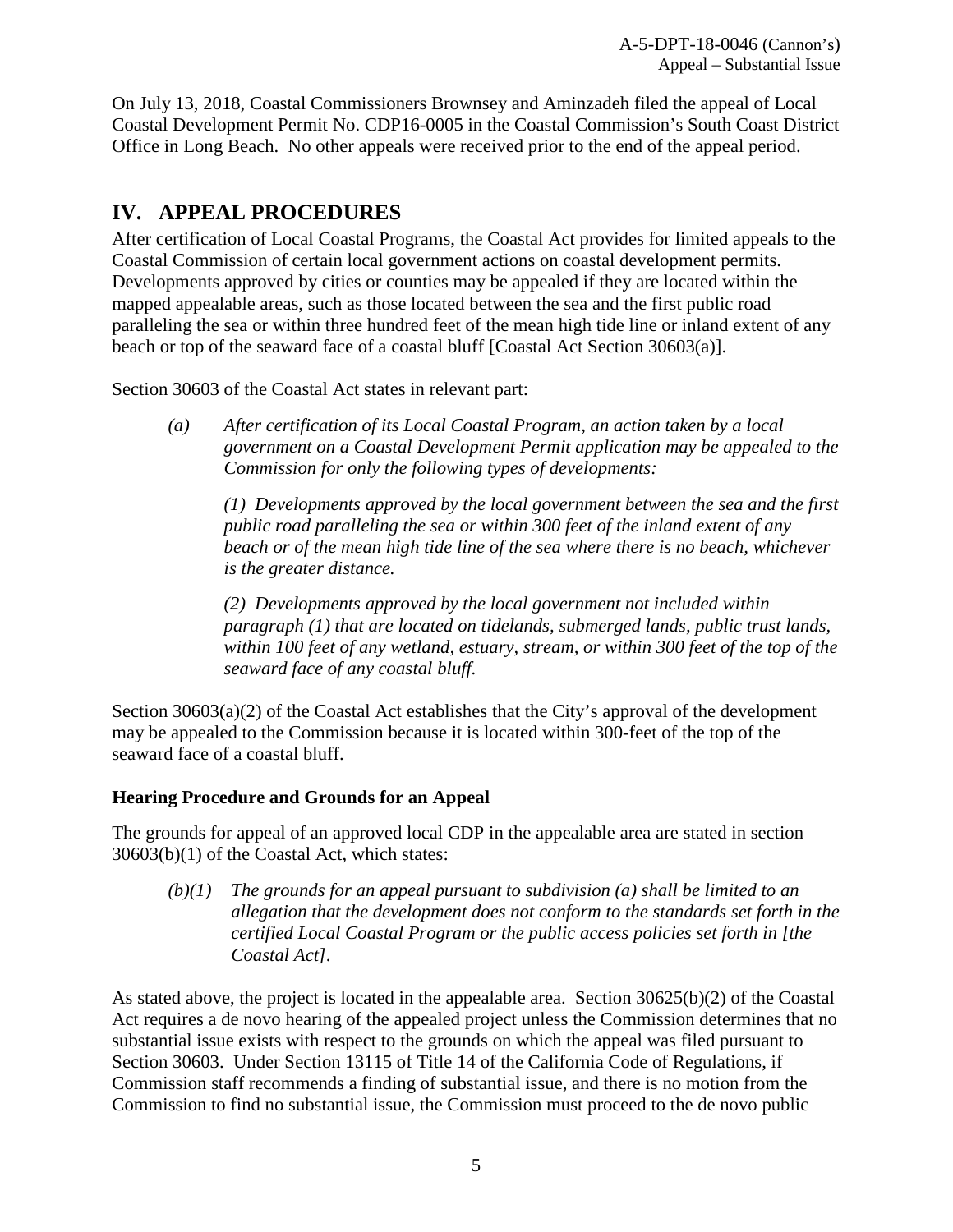hearing on the merits of the project. If the Commission finds substantial issue, the de novo hearing will be scheduled at a subsequent Commission hearing. Sections 13110-13120 of Title 14 of the California Code of Regulations further explain the appeal hearing process.

#### **Qualifications to Testify before the Commission**

If the Commission decides to hear arguments and vote on the substantial issue question, those who are qualified to testify at the hearing, as provided by Section 13117 of Title 14 of the California Code of Regulations, will typically have three minutes per side at the discretion of the Chair to address whether the appeal raises a substantial issue. The only persons qualified to testify before the Commission at the substantial issue portion of the appeal process are the applicants, persons who opposed the application before the local government (or their representatives), or those who, for good cause, were unable to oppose the application before the local government, and the local government. Testimony from other persons must be submitted in writing. The Commission will then vote on the substantial issue matter. It takes a majority of Commissioners present to find that the grounds for the appeal raise no substantial issue.

## <span id="page-5-0"></span>**V. FINDINGS AND DECLARATIONS**

## <span id="page-5-1"></span>**A. PROJECT DESCRIPTION**

The project site is a coastal bluff top lot overlooking Dana Point Harbor and the Pacific Ocean that measures approximately 40,189 square feet (**[Exhibit No. 3](https://documents.coastal.ca.gov/reports/2019/9/W25c/W25c-9-2019-report.pdf)**). The proposed project consists of the demolition of an existing three-story restaurant (Cannon's) constructed in 1972, totaling approximately 10,400 square feet, with associated exterior improvements including a bluff-side dining deck and a 78-stall surface parking lot, and construction of a 44,164 square foot, 100 room resort hotel, with a 2,996 square foot restaurant, patio and café, an 892 square foot spa, and 54,731 square feet of associated parking facilities with a total of 165 parking spaces on a 40,189 square foot coastal bluff top lot overlooking Dana Point Harbor. In addition, a public bluff top trail is proposed along the seaward edge of the property (**[Exhibit No. 4](https://documents.coastal.ca.gov/reports/2019/9/W25c/W25c-9-2019-report.pdf)**). The project site is designated as Coastal Visitor Commercial District (C-VC) on the Coastal Land Use Regulations Map of the Implementing Actions Program of the 1986 DPSP/LCP, and is designated Tourist Recreational/Commercial on the Land Use Element figure of the Land Use Plan of the 1986 DPSP/LCP and is located within the appeals jurisdiction of the California Coastal Commission. The site is bordered by the Blue Lantern Inn to the east and across Green Lantern to the west are multi-family development and the City owned, Hilltop Park. To the north, across Santa Clara Avenue, is a retail commercial center, and to the south is an Orange County owned and maintained coastal bluff that slopes from the bluff edge property line of the project site to the street below (**[Exhibit No. 3, page 2](https://documents.coastal.ca.gov/reports/2019/9/W25c/W25c-9-2019-report.pdf)**).

## <span id="page-5-2"></span>**B. LOCAL COASTAL PROGRAM**

Dana Point is a shoreline community in southern Orange County that incorporated as a City in 1989. On September 13, 1989, the Commission approved the City's post-incorporation LCP. The City's LCP is comprised of a variety of planning documents. At the subject site, the applicable document is the City's certified 1986 Dana Point Specific Plan (DPSP)/Local Coastal Program (LCP).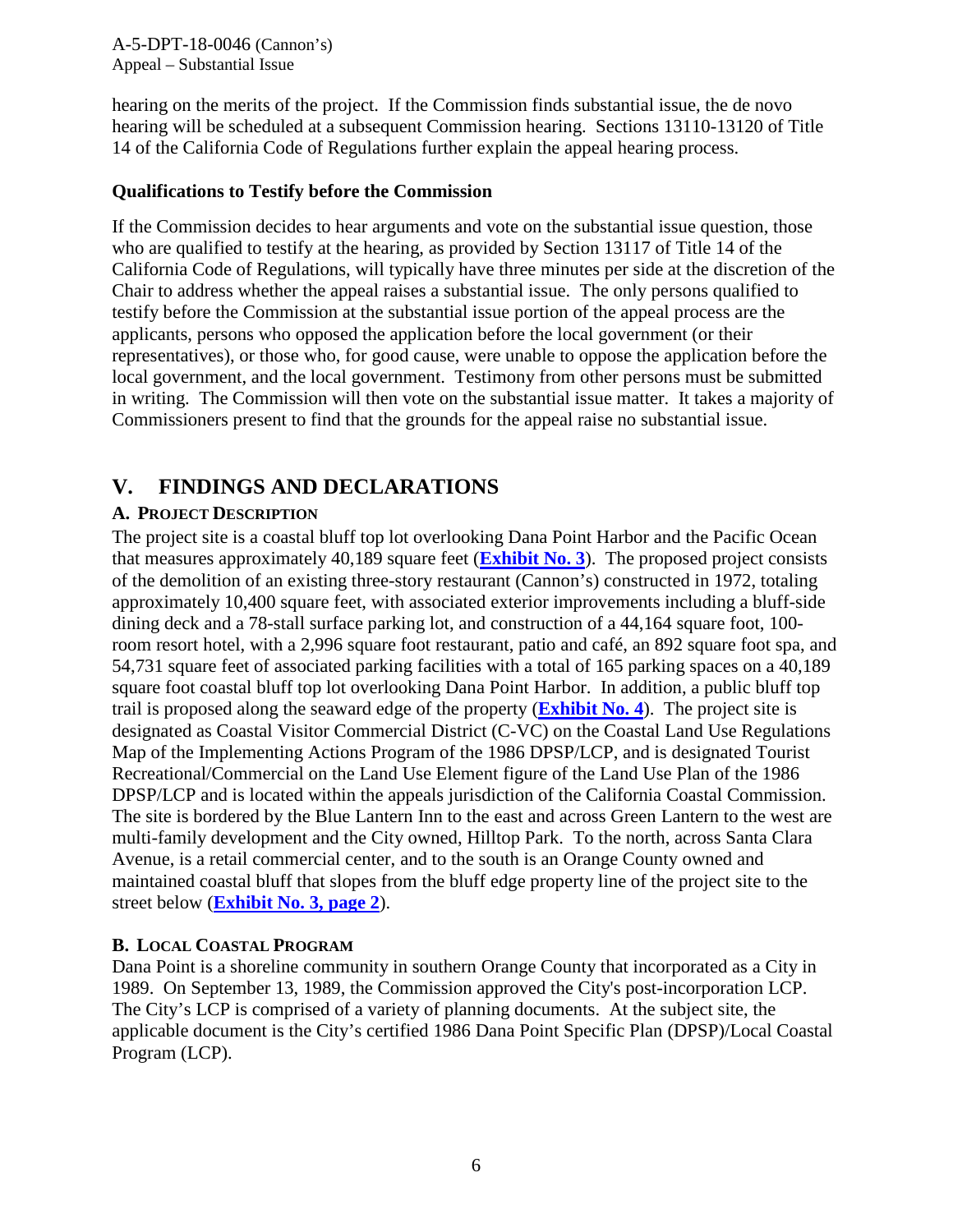## <span id="page-6-0"></span>**C. FACTORS TO BE CONSIDERED IN SUBSTANTIAL ISSUE ANALYSIS**

Section 30625(b)(2) of the Coastal Act states that the Commission shall hear an appeal of a local government action carried out pursuant to a certified LCP unless it finds that no substantial issue exists with respect to the grounds on which the appeal was filed. The term "substantial issue" is not defined in the Coastal Act or its implementing regulations. Section 13115(b) of the Commission's regulations simply indicates that the Commission will hear an appeal unless it "finds that the appeal raises no significant question." In previous decisions on appeals, the Commission had been guided by the following factors:

- 1. The degree of factual and legal support for the local government's decision that the development is consistent or inconsistent with the relevant provisions of the Coastal Act;
- 2. The extent and scope of the development as approved or denied by the local government;
- 3. The significance of the coastal resources affected by the decision;
- 4. The precedential value of the local government's decision for future interpretations of its LCP; and,
- 5. Whether the appeal raises local issues, or those of regional or statewide significance.

Staff recommends that the Commission find that a **substantial issue exists** with respect to whether the local government action conforms to the policies of the City's certified 1986 DPSP/LCP and the public access policies of the Coastal Act for the reasons set forth below.

#### <span id="page-6-1"></span>**D. SUBSTANTIAL ISSUE ANALYSIS**

As stated in Section IV of this report, the local CDP may be appealed to the Commission on the grounds that the proposed development does not conform to the standards set forth in the City's certified 1986 DPSP/LCP or the public access policies of the Coastal Act. Pursuant to Section 30625(b) of the Coastal Act, the Commission must assess whether the appeal raises a substantial issue with respect to the grounds upon which the appeal was filed pursuant to Section 30603 of the Coastal Act.

In making that assessment, the Commission will consider whether the appellants' contentions regarding the inconsistency of the local government action with the certified LCP or the public access policies of the Coastal Act raise significant issues in terms of the extent and scope of the approved development, the factual and legal support for the local action, the precedential nature of the local action for interpretation of the LCP, whether a significant coastal resource would be affected, and whether the appeal has statewide or regional, as opposed to local, significance.

The grounds for this appeal relate to the proposed project's alleged inconsistency with a number of policies and standards of the City's certified 1986 DPSP/LCP and the public access policies of Chapter Three of the Coastal Act. Specifically, the appellants claim: 1) the project does not address or include low cost overnight opportunities; 2) it is unclear if the proposed development, including the public trail, is sufficiently setback from the bluff to be safe from the threat of bluff erosion for a minimum of 50 years; 3) the management and operating details of the proposed public access components, i.e. the bluff top trail, the six designated visitor parking stalls and the public viewpoint, are unknown and thus may adversely impact public access.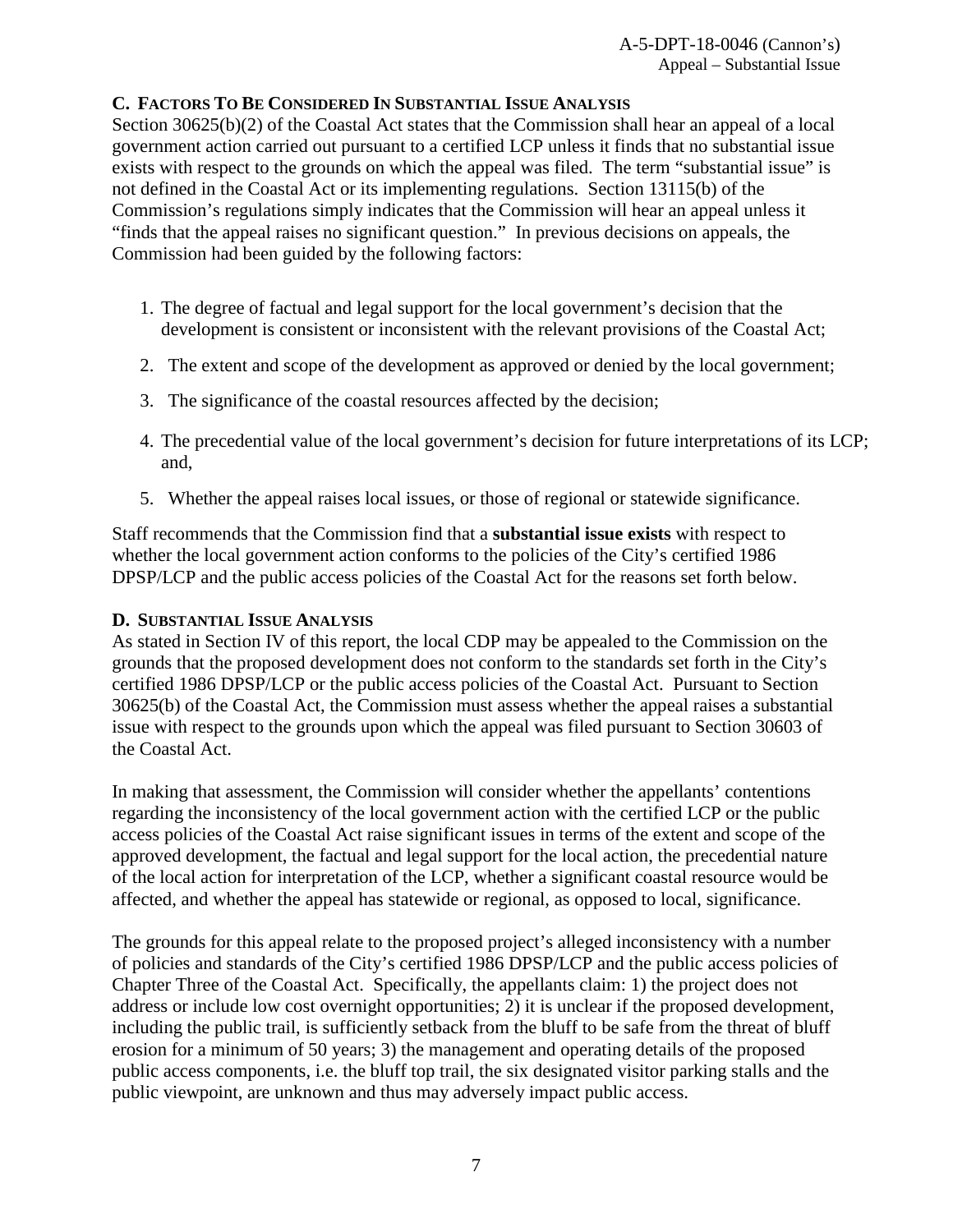Under section 30603(b)(1) of the Coastal Act, the standard of review for this appeal are the City's certified 1986 Dana Point Specific Plan (DPSP)/Local Coastal Program (LCP) and the public access policies of the Coastal Act. The City's certified 1986 DPSP/LCP includes policies to provide public access, lower cost visitor and recreational facilities, including overnight accommodations and for development located adjacent to coastal bluffs, which include:

#### **Local Coastal Program (LCP) Policies**

#### **Section II. B. 4. a. 18. "Environmental Hazards" of the City's certified LCP states in part:**

*18. In areas of new development, above-ground structures will be set back a sufficient distance from the bluff edge to be safe from the threat of bluff erosion for a minimum of 50 years. The City will determine the required setback. A geologic report shall be required by the City in order to make this determination.* 

#### **Section II. D. 1. a. "Access Component" of the City's certified LCP states in part:**

*Section 30213: Lower cost visitor and recreational facilities and housing opportunities for persons of low and moderate income shall be protected, encouraged, and where feasible, provided. Developments providing public recreational opportunities are preferred. New housing in the coastal zone shall be developed in conformity with the standards, policies, and goals of local housing elements adopted in accordance with the requirements of subdivision (c) of Section 65302 of Government Code.* 

#### **Section II. D. 6. c. "Access Component" of the City's certified LCP states in part:**

#### *Bluff Top Trail*

*The Dana Point Specific Plan proposes the development of a bluff top walk to provide linkage between the regional pedestrian trail entering the Dana Point area from Laguna Niguel to Doheny State Beach and between upland recreational uses proposed along the coastal bluffs. The specific use of the bluff top walks will be to provide pedestrian access and coastal viewing.* 

*As depicted on Figure 8, two bluff top walks are proposed for adoption. The permanent or planned trail is generally located adjacent to the bluff edge within the entire Dana Point coastal area. In contrast, the interim trail is located away from the bluff edge from the Street of the Green Lantern to Street of the Golden Lantern.* 

*The provision of this interim trail is essential to the successful implementation of a bluff top trail system within the near future. The dedication of an easement from a property owner for the trail system is exacted at the time of development or redevelopment of his property. Consequently, in areas which are developed and unlikely to redevelop in the near term, the provision of a bluff top trail system in the immediate future is unlikely. The interim trail, however, will skirt those properties and thus facilitate the timely implementation of the trail system.*

*It should be noted that the exact location of the trail is conceptual. To ensure the protection of the trail from potential bluff instability and to permit some flexibility in the site design of property, the precise location of the trail will be determined as development plans are reviewed by the County.*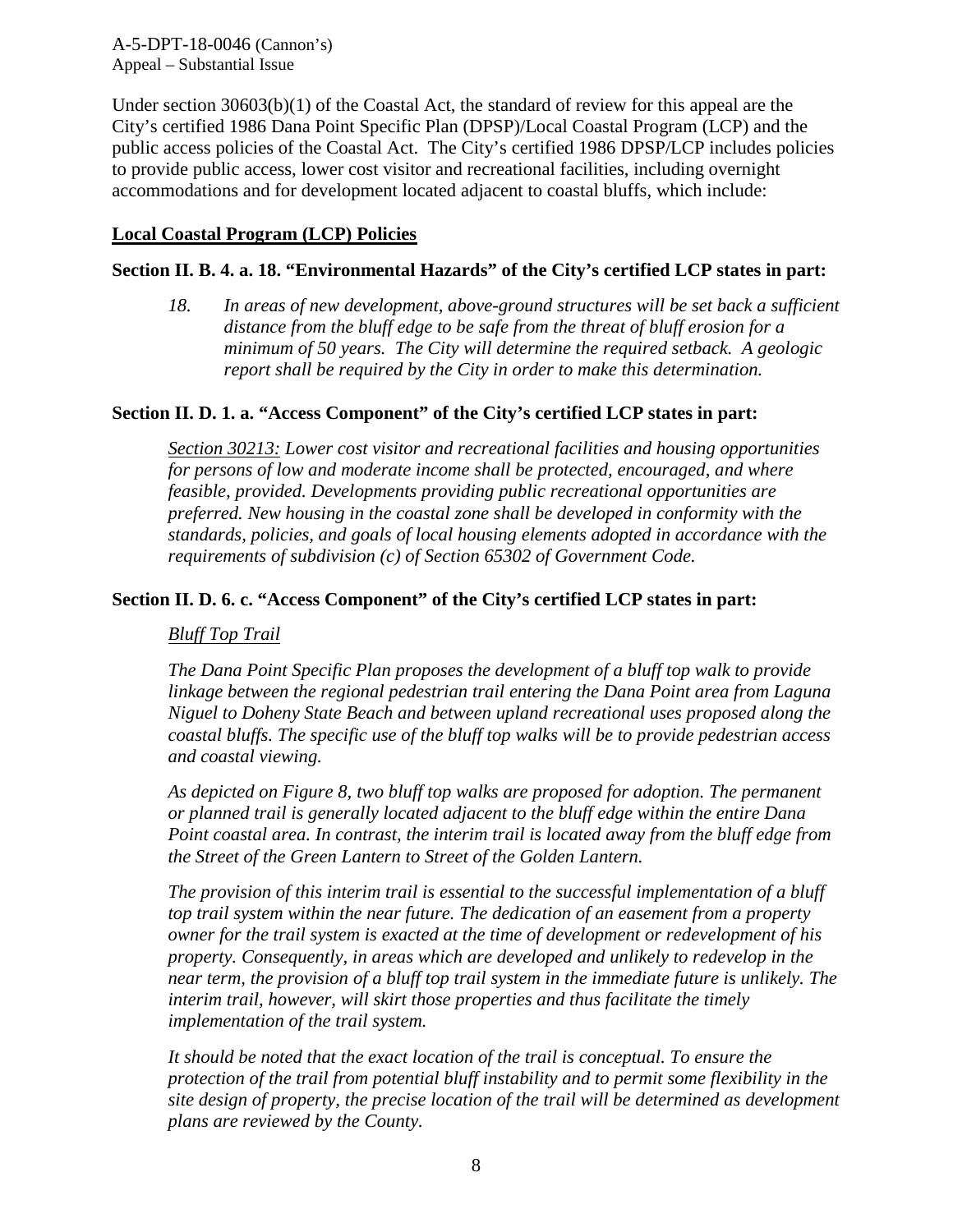## **Section II. D. 7. c. 25-29, 31-35, and 36-38 "Access Component" of the City's certified LCP states in part:**

- *25. The bluff top walk should link the proposed open space areas of the Dana Point Headlands southwest of Cove Road, the Lantern Bay lookout park, and the existing and proposed lookout points. (Dana Point Specific Plan Community Design Element, page IX-2)*
- *26. In the tourist recreational commercial areas, the bluff top walk should be integrated into the design of the commercial complexes to assure the continuous pedestrian access along the bluff. (Dana Point Specific Plan Community Design Element, page IX-2)*
- *27. Provide a linkage to adjacent open space uses such as the proposed minipark on La Cresta Drive and the Lantern Bay lookout park. (Dana Point Specific Plan Community Design Element, page IX-3)*
- *28. A continuation of the Regional Bike Trails System and an establishment of a bluff top walk (Dana Point Specific Plan Local Costal Program Policy, page X-6)*
- *29. A bluff top walk/bike trail will follow a route from the Dana Point Headlands to the Dana Point Palisades. (Because of the already developed property along the bluff, it is extremely difficult to establish a continuous system. However, the system will not require extensive public acquisition and, further, connects with existing and planned vista points and view parks). (Dana Point Specific Plan Local Coastal Program Policy, page X-6)*
- *31. While most likely in private ownership, the majority of the area should be easily accessible to the public, particularly along the bluff edge. (Dana Point Specific Plan Headlands Use Policy, Area E, page rv-23)*
- *32. A bluff top public walkway will be provided, and integrated with future land uses. (Dana Point Specific Plan Community Headlands Land Use Policy, Area E, page IV-23)*
- *33. The use of the bluff top walk will be limited to pedestrian access and coastal viewing.*
- *34. The bluff top walk on the Headlands, Lantern Bay Sectors and other properties within the Dana Point area will be permanently available to the public as implemented by an open space management system. This system will assure permanency as well as long-term maintenance for all public systems.*
- *35. The location of the bluff top walk as depicted on Figure 8 is conceptual in nature. Precise alignment of the bluff top walk will be determined as new development plans are reviewed by the County.*
- *37. An, interim bluff top walk as shown on Figure 8 will be used until the completion of the permanent trail system.*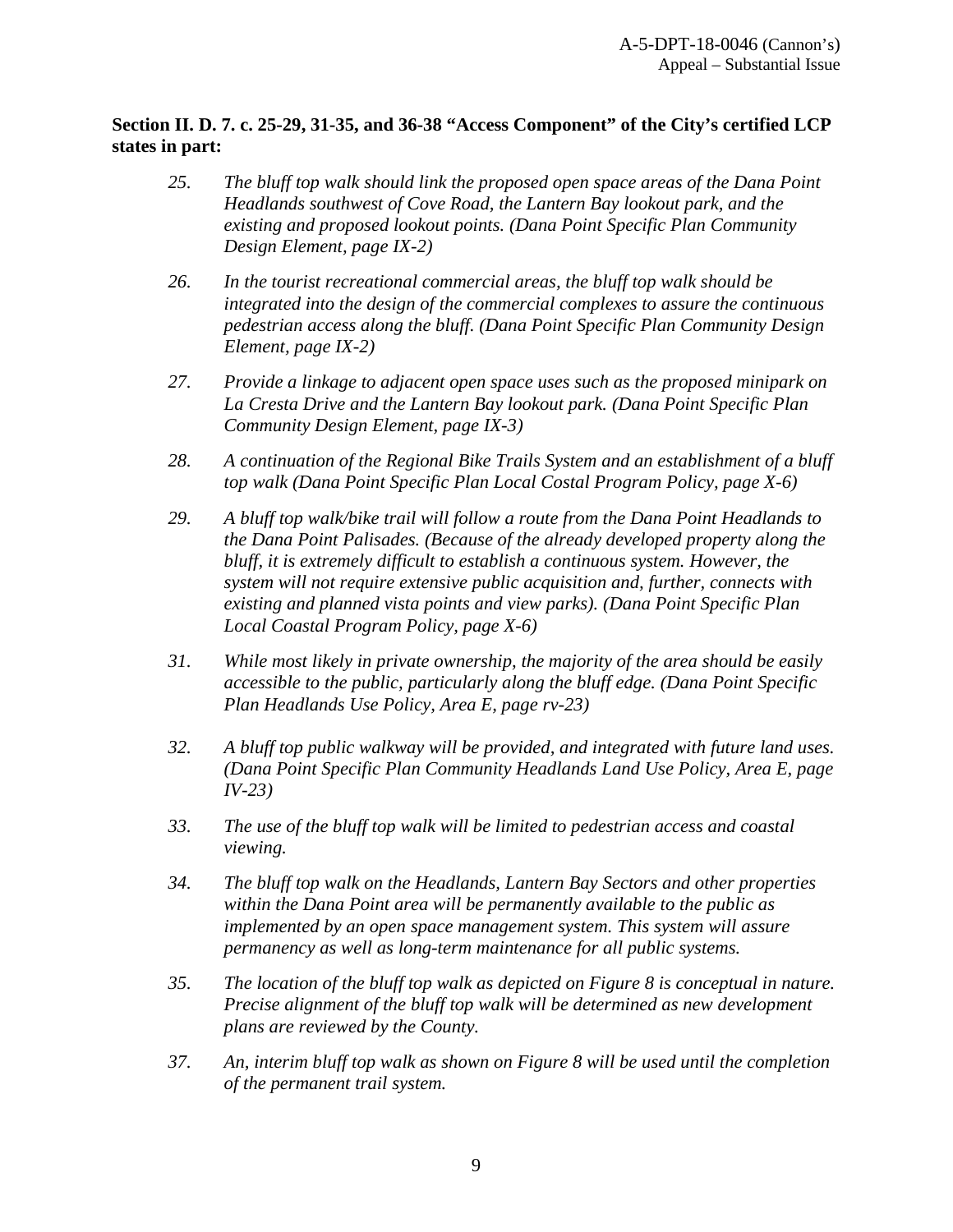*38. The bluff top walk will provide adequate lighting to accommodate evening use, utilize path materials and finishes compatible with expected uses, provide seating areas along the walk, and provide a minimum width of eight feet.* 

### **Section II. E. 1. a. "New Development Component" of the City's certified LCP states in part:**

#### *Section 30253: New development shall:*

*Minimize risks to life and property in areas of high geologic, flood and fire hazard: Assure stability and structural integrity, and neither create nor contribute significantly to erosion, geologic instability, or destruction of the site or surrounding area or in any way require the construction of protective devices that would substantially alter natural landforms along bluffs and cliffs;* 

*Where appropriate, protect special communities and neighborhoods which, because of their unique characteristics, are popular visitor destination points for recreational uses.* 

## **Section III. C.29. "New Development Component" of the City's certified LCP states in part:**

*29. For all new development between Pacific Coast Highway and the shoreline, public access to the shoreline and the coast shall be provided in a manner which carries out the policies of the LUP including the Access Component.* 

*As a condition of development the applicant shall cause to be duly executed and record an irrevocable offer to dedicate an easement for public access as follows:* 

*a. For all development proposed along the shoreline bluff top, a lateral easement shall be irrevocably offered for dedication to a public agency or private association approved by the County to ensure implementation of the bluff top trail system as shown in Figure 8 of the LOP. The easement shall be a minimum of 10 feet wide and shall be set back a sufficient distance from the bluff edge to assure safety from the threat of erosion for 50 years. A 10-foot setback from the accessway easement shall be required for any proposed structures to minimize the impacts between the accessway and adjacent residential uses.* 

In addition, the Coastal Act contains the following public access policies relevant to the appeal:

#### **Coastal Act Section 30210:**

*In carrying out the requirement of Section 4 of Article X of the California Constitution, maximum access, which shall be conspicuously posted, and recreational opportunities shall be provided for all the people consistent with public safety needs and the need to protect public rights, rights of private property owners, and natural resource areas from overuse.*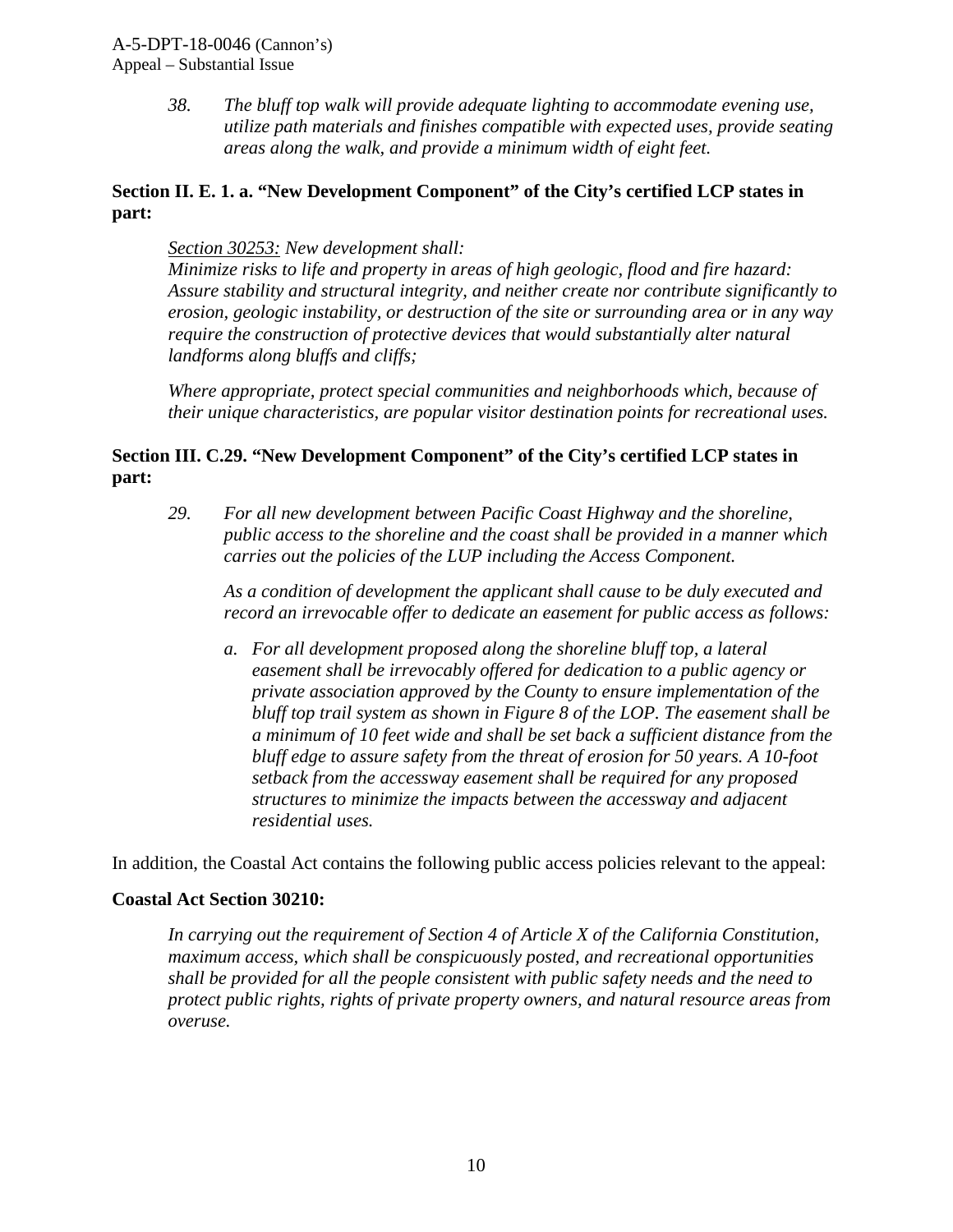#### **Coastal Act Section 30211:**

*Development shall not interfere with the public's right of access to the sea where acquired through use or legislative authorization, including, but not limited to, the use of dry sand and rocky coastal beaches to the first line of terrestrial vegetation.* 

### **Coastal Act Section 30213:**

*Lower cost visitor and recreational facilities shall be protected, encouraged, and, where feasible, provided. Developments providing public recreational opportunities are preferred.*

*The commission shall not: (1) require that overnight room rentals be fixed at an amount certain for any privately owned and operated hotel, motel, or other similar visitorserving facility located on either public or private lands; or (2) establish or approve any method for the identification of low or moderate income persons for the purpose of determining eligibility for overnight room rentals in any such facilities.*

## **Commission Appeal – Analysis of Consistency**

The City of Dana Point has granted approval of a coastal development permit that allows the demolition of an existing restaurant (Cannon's) and construction of a new hotel. Both section 30213 of the Coastal Act, and the City's certified 1986 DPSP/LCP (which incorporates Section 30213), require that lower cost visitor and recreational facilities shall be protected, encouraged and where feasible, provided. The proposed project includes the construction of a new hotel which is a visitor-serving overnight accommodation use; however, the local CDP failed to indicate if the proposed hotel would provide low cost accommodations on site or if it would serve as a moderate or higher cost overnight accommodation use. While the City's staff report discussed the visitor-serving amenities proposed with the project, including a 10-foot bluff top public trail, designation of six (6) parking stalls for visitor use, and repurposing of an existing trash enclosure structure to become a public viewpoint, the City's findings did not address or include low cost overnight opportunities as required under Section 30213 of the Coastal Act. The City's certified 1986 DPSP/LCP does not provide the type of specificity found in more recent LCPs regarding the provision of low cost overnight accommodations; however, Coastal Act Section 30213, which is incorporated into the LCP, clearly requires that low cost facilities be provided.

In a November 2016 report to the Commission, Commission staff found that, since 1989, out of six hotel "cost" categories ranging from "economy" to "luxury," a total of 24,720 economy hotel rooms were lost, compared to 11,247 hotel rooms in the remaining five categories. Economy rooms have been lost over the same time period at over twice the rate of all other cost categories combined. With the loss of low cost overnight accommodations, the ability of all members of the public to enjoy the coast is constrained. Thus, consistent with the language in Section 30213 of the Coastal Act, low cost overnight accommodations must be protected, encouraged and where feasible, provided in order to maximize public access opportunities.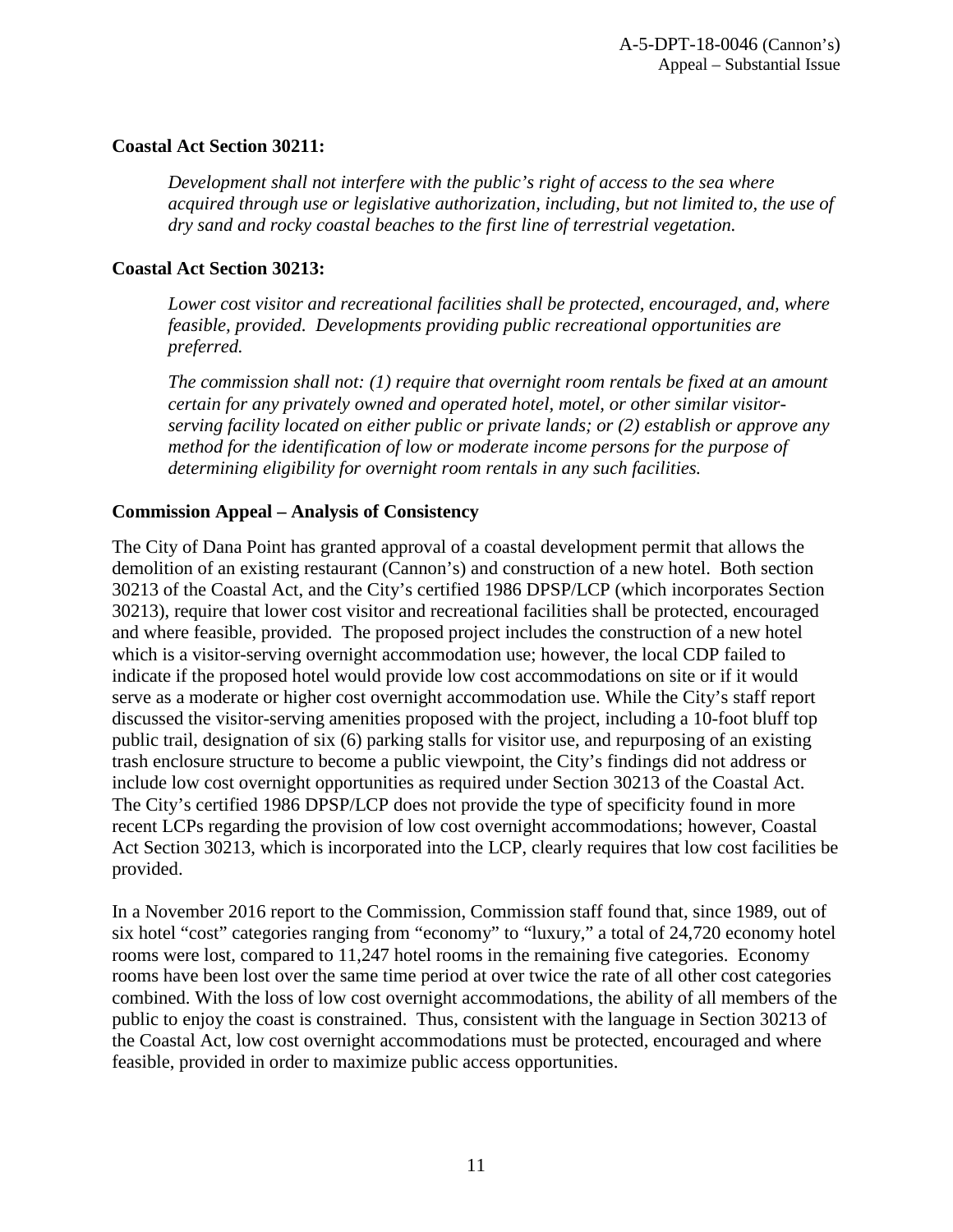Given that the record does not address whether the project provides low cost overnight accommodations, the appeal raises a substantial issue as to whether the City's approval of the project is consistent with the public access policies of the City's certified 1986 DPSP/LCP, as including the public access policies of the Coastal Act (Section 30213).

The applicant has submitted a letter asserting that, under Section 30604 of the Coastal Act, the Commission does not have authority to condition the project to be consistent with Section 30213 of the Coastal Act, and the standard of review is limited to the certified LCP policies (**[Exhibit](https://documents.coastal.ca.gov/reports/2019/9/W25c/W25c-9-2019-report.pdf)  [No. 3, page 2](https://documents.coastal.ca.gov/reports/2019/9/W25c/W25c-9-2019-report.pdf)**). However, Section 30603(b)(1) makes clear that the grounds for an appeal of development within 300-feet of the seaward face of a coastal bluff (section  $30603(a)(2)$ ) includes allegations that the development does not conform to the Coastal Act's public access policies. In any event, the certified LCP incorporates Section 30213, as well as the Coastal Act's other public access policies; as such, the Commission may consider the project's consistency with Section 30213 when assessing whether the appeals raises a substantial issue.

The proposed project is located on top of a coastal bluff that has a history of stability issues. The City's certified 1986 DPSP/LCP includes Section 30253 of the Coastal Act, which requires new development to minimize risks to property in areas subject to hazards. Also, to address new development that is subject to hazards, the City's certified 1986 DPSP/LCP includes General Provision No. 18, which states the setback for new development shall be a sufficient distance from the bluff edge to be safe from the threat of bluff erosion for a minimum of 50 years based upon a geologic report and other applicable information. To address geologic site conditions of the project site, a 25-foot bluff top setback was incorporated into the proposed project, which includes a hotel and public bluff top trail. However, it is unclear whether this 25-foot bluff top setback will be adequate to protect the proposed new development without relying on bluff protective devices. As stated earlier, the site has been subject to geologic instability with the lower portion of the coastal bluff below the project site experiencing a failure in 1980, and the County of Orange, which owns the bluff face, subsequently completing repairs in 1985, consisting of reconstruction of the slope and installation of tiebacks (**[Exhibit No. 3, page 2](https://documents.coastal.ca.gov/reports/2019/9/W25c/W25c-9-2019-report.pdf)**). The City's approval contains a prior to issuance condition (No. 16) requiring the applicant provide engineering plans to the County for review to verify that the proposed project does not interfere with the bluff stabilization devices nor does it compromise the stability of the slope. Without knowing the result of the County's review, it is unclear if the proposed project meets current stability requirements, or what measures may be needed to ensure adequate stability. Therefore, the appeal raises a substantial issue as to whether the City-approved development, including the public bluff top trail, is sufficiently setback to be safe from the threat of bluff erosion for a minimum of 50 years.

In addition, the 10-foot wide public bluff top trail would span the seaward property line along the coastal bluff of the project site. The City's certified 1986 DPSP/LCP includes policies (Section II. D. 7. c. 25-29, 31-35, and 36-38 "Access Component" and Section III. C.29. "New Development Component") requiring a public trail in this location. The policies also detail the required components for the public trail and how it shall be made permanently available to the public. In addition, Section 30213 of the Coastal Act, as incorporated into the certified LCP, provides that lower cost recreational facilities "shall be protected, encouraged, and, where feasible, provided." The City's approval of the project included a condition (No. 74) requiring the applicant to record an irrevocable offer to dedicate an easement for the 10-foot wide public bluff top trail. However, the City's record lacks important information about how the trail would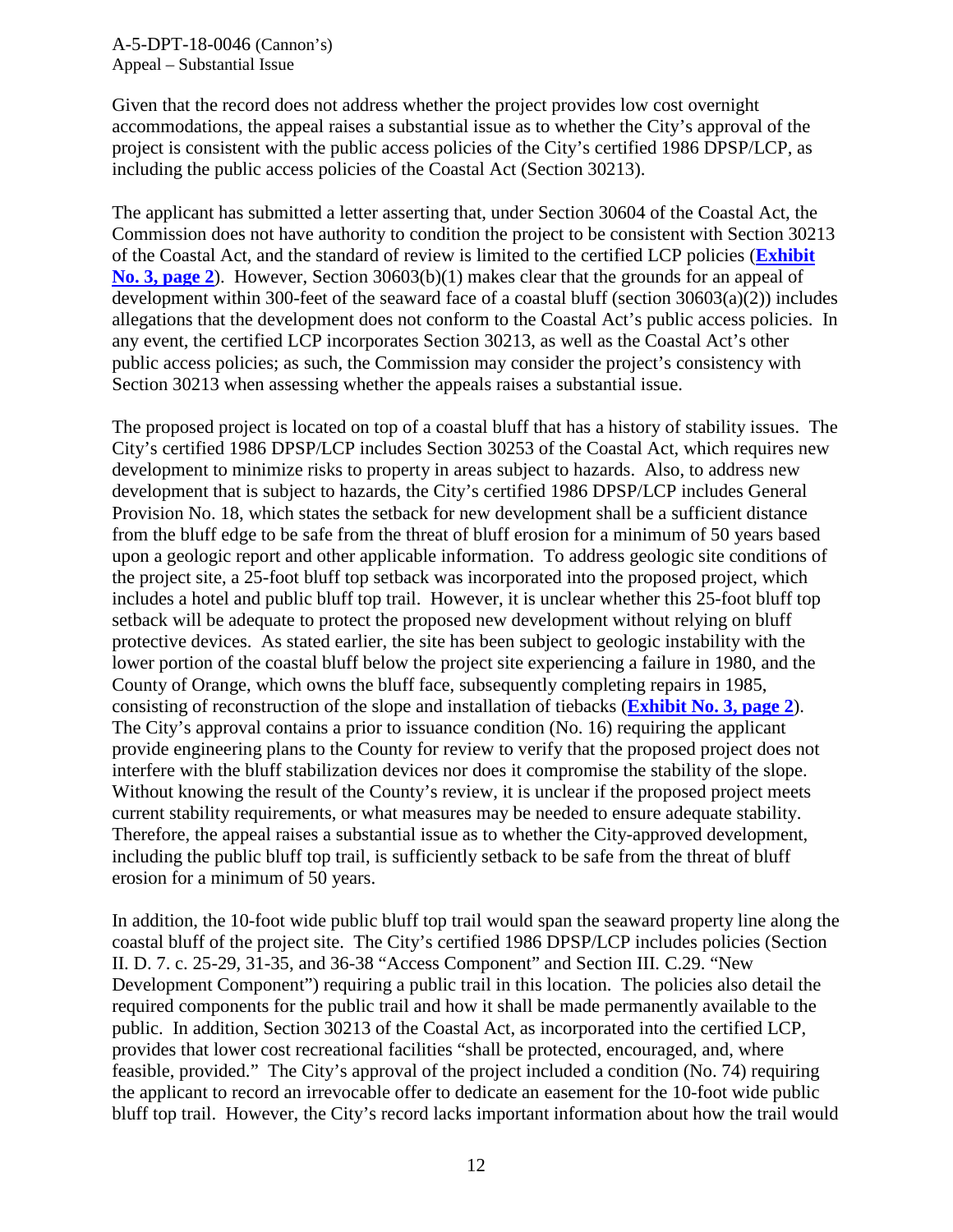be managed, such as hours of operation, which is necessary to determine that the project will protect and provide this low cost form of recreation for public use, as inherently required by Section 30213. Therefore, the appeal raises a substantial issue as to whether the project is consistent with the policies of the City's certified 1986 DPSP/LCP and the public access policies of the Coastal Act (Section 30213).

In addition to the public bluff top trail, the proposed project includes other visitor-serving amenities, consisting of six (6) designated parking stalls for visitor use and repurposing of an existing trash enclosure structure to provide a public viewpoint. However, similar to the 10-foot wide public bluff top trail, the City's record lacks important public access information, such as hours of operation and maintenance programs. Therefore, the appeal raises a substantial issue as to whether the project is consistent with the City's certified DPSP/LCP and the public access policies of the Coastal Act (Section 30213), which require protection of lower cost recreational facilities.

Therefore, the City's approval of Coastal Development Permit CDP16-0005 is inconsistent with the City's certified 1986 DPSP/LCP and the public access policies of Chapter 3 of the Coastal Act.

## **Significance of Issues Raised by Appeal**

Applying the five factors listed in the prior section establishes that the appeal raises a "substantial issue," and the staff recommends the Commission accepts the appeal and hold a de novo hearing on the permit application.

The first factor is the degree of factual and legal support for the local government's decision that the development is consistent with or inconsistent with the relevant provisions of the certified LCP and/or the public access policies of the Coastal Act. As discussed above, the City's analysis does not support a finding of consistency with the public access and hazards provisions of the City's certified 1986 DPSP/LCP, or with section 30213 of the Coastal Act relating to the provision of lower-cost visitor-serving accommodations and recreational facilities. For example, the project does not explicitly provide any lower-cost accommodations, as required by both section 30213 and the certified LCP. In addition, the City's record does not adequately support that the project will be safe from coastal hazards given its location at the top of a coastal bluff for at least 50 years, as required by section 30253 and policies of the certified LCP. Therefore, there is a low degree of factual and legal support for the City's action in approving Local CDP16-0005 and finding the project consistent with the relevant portions of the City's certified 1986 DPSP/LCP, as discussed above, and this factor supports a finding of substantial issue.

The second factor is the extent and scope of the development as approved or denied by the local government. The extent and scope of the development approved by the City is the demolition of an existing restaurant and parking lot and construction of a 100-room resort hotel, with a restaurant, patio and café, spa, and parking facilities on a 40,189 square foot coastal bluff top lot, which may be subject to geological hazards, overlooking Dana Point Harbor. Thus, the project involves construction of a large hotel at the top of a coastal bluff that would significantly expand development at this potentially hazardous location, and in an important public recreational location. This factor supports a finding of substantial issue.